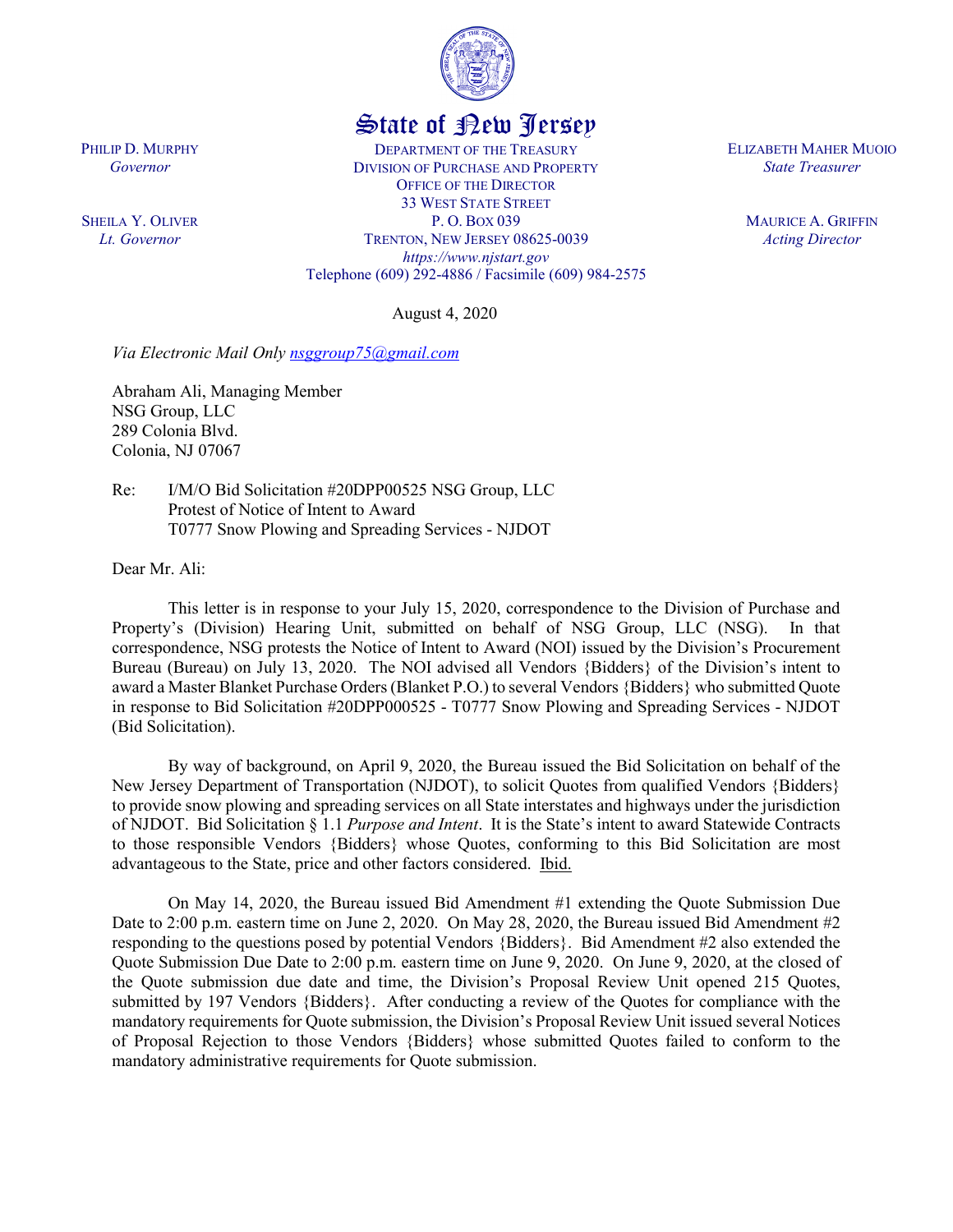The remaining Quotes were forwarded to the Bureau for review and evaluation consistent with the requirements of Bid Solicitation Section 6.7 *Evaluation Criteria, which* states in relevant part as follows:

## **6.7 EVALUATION CRITERIA**

The following evaluation criteria categories, not necessarily listed in order of significance, will be used to evaluate Quotes received in response to this Bid Solicitation.

- A. Experience of Vendor {Bidder} (Revised Attachment #1): The Vendor {Bidder} must have at least two (2) years of experience performing the specific service (snow plowing and/or spreading) on public roadways in order to be considered for award of that service;
- B. Equipment Preference: The type of Vendor {Bidder} equipment bid on the State-Supplied Price Sheet. See Section 6.7.1, subsections included; and
- C. Price: The Vendor's {Bidder's} pricing provided on the State-Supplied Price Sheet for each price line. See Section 6.7.1, subsections included, for information regarding the pricing evaluation methodology.

After the review and evaluation of all Quotes received in response to the Bid Solicitation was completed, the Bureau completed a Recommendation Report which recommended Blanket P.O. awards to those responsible Vendors {Bidders} whose Quotes, conforming to the Bid Solicitation are most advantageous to the State, price and other factors considered. On July 13, 2020, the NOI was issued advising all Vendors {Bidders} that it was the State's intent to award a Blanket P.O.s consistent with the Bureau's Recommendation Report.<sup>[1](#page-1-0)</sup>

On July 15, 2020, the Division received NSG's protest challenging the intended Blanket P.O. awards. Specifically, NSG states:

> We are writing in response to the above referenced Notice of Intent to Award Letter for Bid Solicitation 20DPP00525. We bid on several sections for both plowing and spreading. While we were awarded some sections, we were also outbid on others.

> Canyon Trucking Inc. was awarded some of those sections we were interested in. However, please see the attached Safer report taken from the Department of Transportation website for Canyon Trucking Inc. DOT #645169. Their operating status is listed as "Not Authorized". "Not Authorized" means they are not able to function as a trucking company under their DOT number. If someone is not authorized as a trucking company, how can they justifiably hold a contract with the State of New Jersey and perform plowing and spreading services with heavy duty equipment on public roadways?

l

<span id="page-1-0"></span><sup>&</sup>lt;sup>1</sup> The list of Vendors {Bidders} who are recommended to receive a Blanket P.O. award are listed in the Bureau's July 9, 2020 Recommendation Report.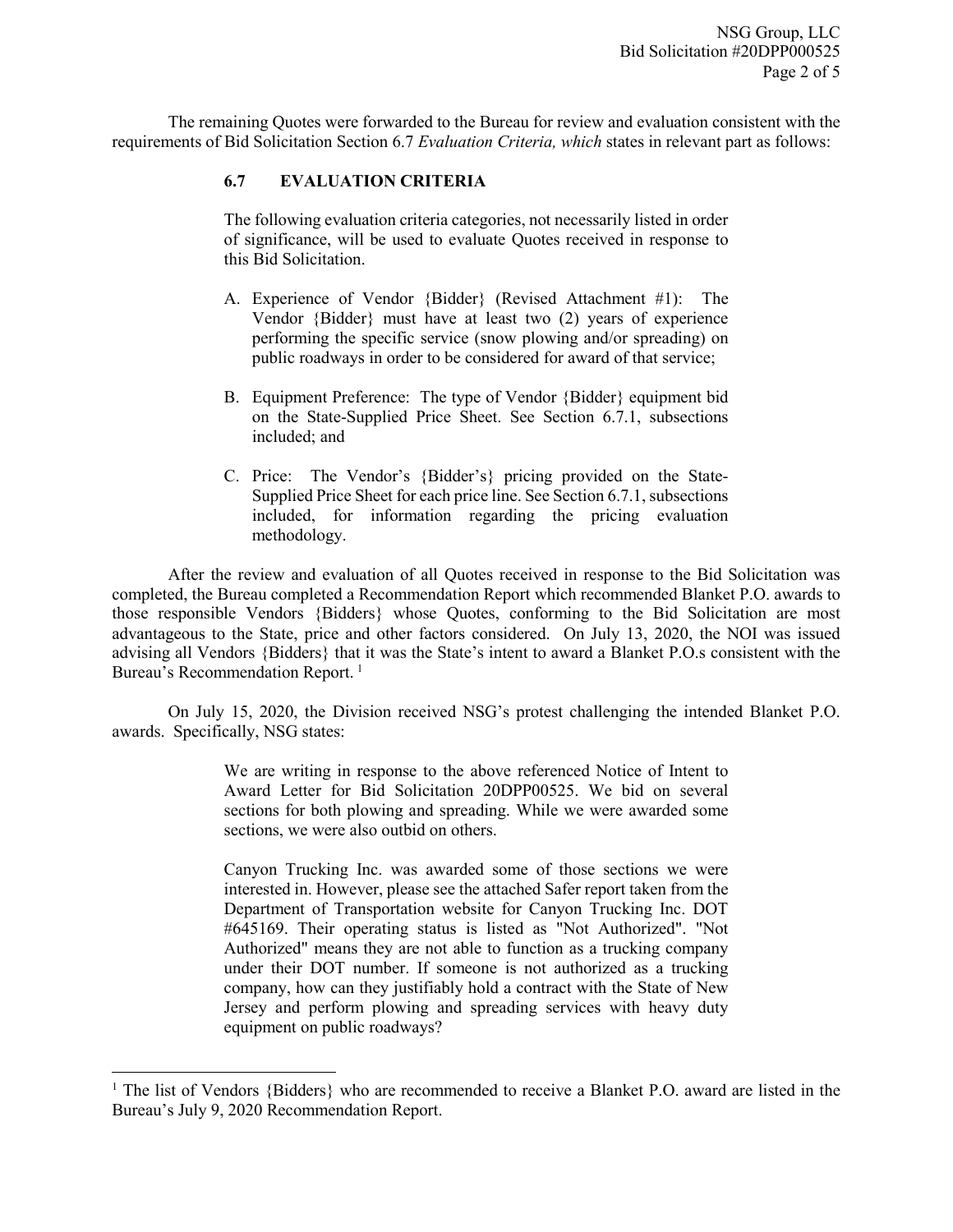We are filing this Letter of Protest and request that the Department investigate this matter further and amend its award status as deemed appropriate.

Canyon Trucking, Inc. (Canyon) was provided the opportunity to respond to the protest filed by NSG. On August [2](#page-2-0), 2020, Canyon submitted a response to the Division's Hearing Unit.<sup>2</sup> In that response, Canyon states in pertinent part as follows:

> Not Authorized has nothing to do with a DOT Number. "Not Authorized" refers a Motor Carrier#, known as MC#, or Freight Forwarder#, known as FF#, it simply means that a Motor Carrier is not authorized to engage in Interstate Commerce.

> Canyon Trucking Inc. has been a Licensed Motor Carrier engaged in Interstate Commerce since1990. In 2016 for personal reasons, I ceased my Interstate operations. I sold all of my trailers and tractors. It was not necessary to maintain an Active MC # because Canyon was no longer involved in any Interstate Operations. Therefore there was no need to have an "Authorized" status. As a result my Motor Carrier status for Interstate Operations changed from "Authorized" to "Not Authorized."

> Canyon Trucking for many years has been actively involved in the rental and leasing of trucks and drivers. I also operate a small fleet of trucks that operate solely within the State of NJ - the term for this is called "INT RAST ATE" Operations. These are the vehicles referenced to in the last update on our MSC-150 form. According to the Federal guidelines and rules a USDOT Number is only required if a carrier is involved in Interstate Commerce, and their vehicles have a Gross Vehicle Weight over 10,000 GVW. Canyon Trucking is an Intrastate Carrier and is riot required to maintain an "Authorized" status.

[Canyon Protest Response, p.1.]

l

In consideration of NSG's protest, I have reviewed the record of this procurement, including the Bid Solicitation, the submitted Quotes, the relevant statutes, regulations, and case law. This review of the record has provided me with the information necessary to determine the facts of this matter and to render an informed Final Agency Decision on the merits of the protest. I set forth herein the Division's Final Agency Decision.

<span id="page-2-0"></span> $2$  On August 2, 2020, in response to NSG's protest, and two weeks after the protest deadline, Canyon submitted a protest against NSG. Per the July 13, 2020, Notice of Intent to Award letter, all Vendors {Bidders} were advised that the deadline to submit a protest was July 20, 2020 at 4:00 pm eastern time. In accordance with the Division's governing regulations, the Director may disregard any protest received after the protest deadline. N.J.A.C. 17:12-3.3(b)(3). Accordingly, the Division has not accepted Canyon's protest as timely filed. That being said, I note that the NJDOT advises that NSG is a current contractor for snow removal having been awarded Blanket P.O. 18-PROS1-00532; and that NJDOT has not had any concerns or complaints regarding NSG's work, performance or safety record under the its current contract.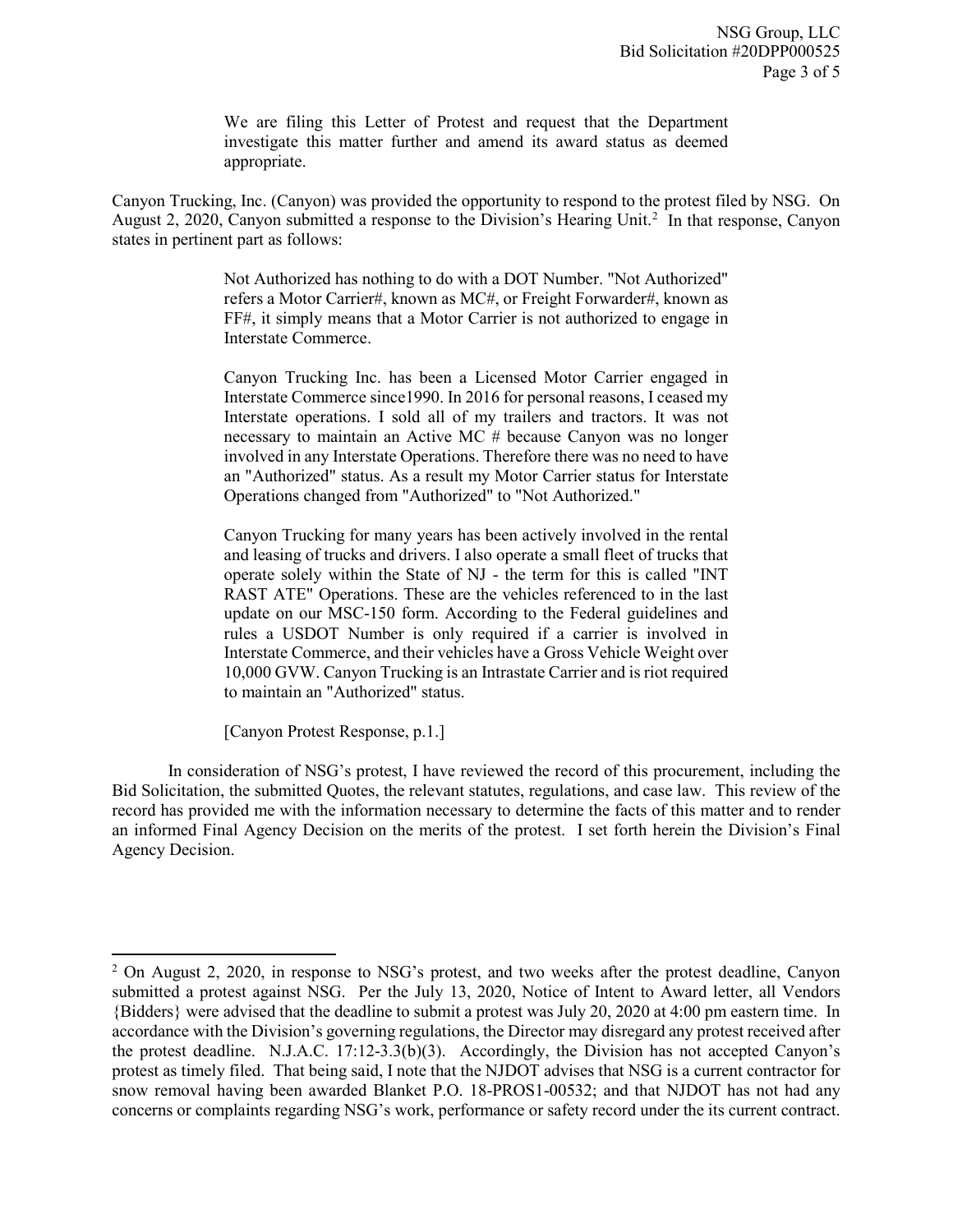"The Federal Motor Carrier Safety Administration (FMCSA) was established within the Department of Transportation on January 1, 2000, pursuant to the Motor Carrier Safety Improvement Act of 1999 (49 U.S.C. 113)." *See* [https://www.fmcsa.dot.gov/mission/about-us.](https://www.fmcsa.dot.gov/mission/about-us) The "Administration's primary mission is to prevent commercial motor vehicle-related fatalities and injuries. Activities of the Administration contribute to ensuring safety in motor carrier operations through strong enforcement of safety regulations; targeting high-risk carriers and commercial motor vehicle drivers; improving safety information systems and commercial motor vehicle technologies; strengthening commercial motor vehicle equipment and operating standards; and increasing safety awareness." *Ibid.* A USDOT Number is required for a company that is operating in interstate commerce<sup>[3](#page-3-0)</sup> and which meets the following criteria: (1) has vehicles that are over 10,000 lbs. (GVWR, GCWR, GVW or GCW); (2) transports between 9 and 15 passengers (including the driver) for compensation, whether direct or indirect; (3) transports 16 or more passengers; or (4) hauls hazardous materials.<sup>[4](#page-3-1)</sup> *See* [https://ask.fmcsa.dot.gov/app/answers/detail/a\\_id/109/kw/Do%20i%20need%20a%20registration,](https://ask.fmcsa.dot.gov/app/answers/detail/a_id/109/kw/Do%20i%20need%20a%20registration) <https://www.fmcsa.dot.gov/registration/do-i-need-usdot-number>

Consistent with NSG's allegation, a review of the U.S. Department of Transportation Federal Motor Carrier Safety Administration - Safety and Fitness Electronic Records (SAFER) System reveals the that Canyon's operating status is listed as "Not Authorized". However, the SAFER System indicates that designation of "Not Authorized" means that the company is "not authorized to operate as for hire in interstate commerce." *See* [https://ask.fmcsa.dot.gov/app/answers/detail/a\\_id/569/kw/Not%20Authorized.](https://ask.fmcsa.dot.gov/app/answers/detail/a_id/569/kw/Not%20Authorized) In response to the protest Canyon states that in 2016 it ceased its interstate operations and changed its operating status from "Authorized" to "Not Authorized." Further, as noted above, the purpose of this Bid Solicitation is to award Blanket P.O.s to qualified Vendors {Bidders} to provide snow plowing and spreading services on all State interstates and highways under the jurisdiction of NJDOT. There is no interstate commerce sought under this Bid Solicitation which would require Canyon to maintain an operating status of "Authorized" with FMCSA. Therefore, Canyon's operation status of "Not Authorized" to engage in interstate commerce, does not impact its ability to perform the work required by this Bid Solicitation or affect its designation as an intended awardee.

Based upon the foregoing, I find no reason to disturb the Bureau's recommendation for award. Accordingly, I sustain the July 13, 2020 Notice of Intent to Award.

Thank you for your company's continuing interest in doing business with the State of New Jersey and for registering your business with *NJSTART* a[t www.njstart.gov.](http://www.njstart.gov/) I encourage you to monitor the New Jersey Department of Transportation's website and the Division's *NJSTART* eProcurement website for future bidding opportunities unawarded price lines for these services related to the current procurement. You should also log into **NJSTART** to select any and all commodity codes for procurements you may be interested in submitting a Quote for so that you may receive notification of future bidding opportunities

l

<span id="page-3-0"></span><sup>&</sup>lt;sup>3</sup> "Interstate commerce" is defined as trade, traffic, or transportation that is (1) between a place in a state and a place outside of such state (including a place outside of the United States); (2) between two places in a state through another state or a place outside of the United States; or (3) between two places in a state as part of trade, traffic, or transportation originating or terminating outside the state or the United States. "Intrastate commerce" is defined as trade, traffic, or transportation exclusively in your business's domicile state. *See* [https://ask.fmcsa.dot.gov/app/answers/detail/a\\_id/249.](https://ask.fmcsa.dot.gov/app/answers/detail/a_id/249)

<span id="page-3-1"></span><sup>&</sup>lt;sup>4</sup> "The USDOT Number serves as a unique identifier when collecting and monitoring a company's safety information acquired during audits, compliance reviews, crash investigations, and inspections." See, <https://www.fmcsa.dot.gov/registration/do-i-need-usdot-number>